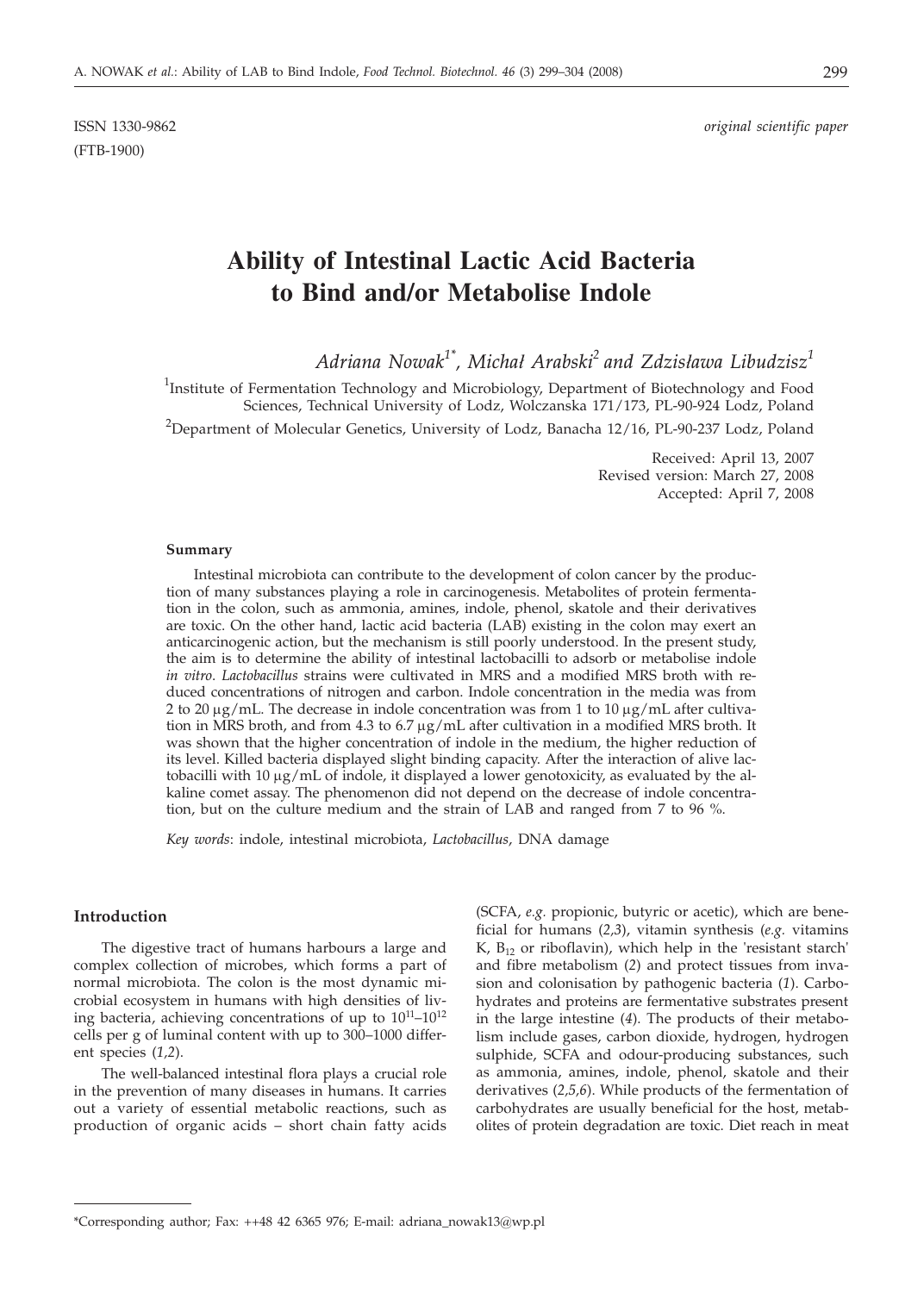is conducive to undigested proteins reaching the colon, especially in its distal part. Toxic metabolites are formed during deamination, decarboxylation, fermentation or aand b*-*elimination (*5,6*) by colonic bacteria engaged in these processes, such as *Escherichia coli, Proteus* sp*., Enterococcus faecalis*, *Staphylococcus* sp., *Bacteroides fragilis*, *Fusobacterium* sp. and *Clostridium* sp. (*5–7)*. These bacteria can contribute to colon cancer by the activation of genotoxic and carcinogenic substances and converting procarcinogens to electrofiles, which can easily react with the DNA (8). Indole and indolic compounds (indole propionate and indole acetate) are products of metabolism of aromatic amino acids (tyrosine, phenylalanine, tryptophan) descending from diet proteins (*6,7,9,10*). It has been shown that indole is a cocarcinogen, because it enhances nitrosation of secondary amines by nitrite and acts like cancer promoter (*11,12*), and not like a directly acting mutagen (*13–16*).

The potential mechanisms underlying anti-carcinogenic action of lactic acid bacteria (LAB) living in the colon may include: inhibition of colonic enzyme activity, control of growth of other potentially harmful bacteria, interaction with colonocytes, stimulation of immune system, production of physiologically active metabolites (*e.g.* SCFA), binding or degradation of carcinogens and toxins (*8,17,18*).

In this study, the ability of four strains of intestinal lactic bacteria (alive and killed) to bind or degrade indole, a human colonic toxic metabolite, is determined. As it has previously been estimated, the strains are not affected enough by indole during 48- to 72-hour incubation, so they can grow and live in the presence of indole in the colon during the transit time (*19*).

# **Materials and Methods**

#### *Bacterial strains*

The following strains of *Lactobacillus* were employed: *L. casei* LOCK 0919, *L. casei* LOCK 0908, *L. casei* LOCK 0900, and *L. plantarum* LOCK 0945 obtained from the collection of the Institute of Fermentation Technology and Microbiology (LOCK 105), Technical University of Lodz, Poland. All bacterial strains are resistant to low pH and bile salts, so they can survive in gastrointestinal tract during the transit time.

To maintain the activity of the strains, 24-hour cultures in MRS broth were frozen at –20 °C with the addition of 20 % of glycerol. Before use, the bacteria were activated twice in liquid MRS broth (3 % inoculum) and incubated for 24 h at 37 °C. The stock cultures were stored at  $4-5$  °C.

Indole was purchased from Sigma-Aldrich (St. Louis, USA). To obtain a stock solution, it was diluted in methanol to receive a final concentration of 0.5 %.

#### *Culture conditions*

# MRS broth

To determine if lactobacilli decrease the concentration of indole in the medium, they were incubated for 24 h in MRS broth (BTL, Poland) containing glucose (2  $\%$ ) with 2 and 20  $\mu$ g/mL of indole. The cultures were cultivated at 37 °C under anaerobic conditions.

The indole concentrations were chosen according to the literature data related to the level of indole in the colon (*6,19*). The control sample for each strain was a bacterial culture without indole. Additionally, the positive control was a medium without bacteria with appropriate concentration of indole (the standard). The level of indole in all samples was determined after inoculation (at '0' time) and after 24 h of incubation using HPLC.

In order to estimate the ability of lactobacilli to bind indole, the bacteria were grown in 20 mL of MRS broth with 10  $\mu$ g/mL of indole for 168 h at 37 °C under anaerobic conditions. The concentration of indole (the unbound fraction) in the supernatant was checked at the beginning and after 168 h of incubation with HPLC. After that time, the cells were centrifuged (12 000×g, 15 min), washed twice with sterile distilled water, suspended in water and disintegrated by ultrasonic vibrations for 5 min (impulse length 6 s, amplitude 50) at 0 °C (ice bath). The cell debris were separated by centrifugation and the concentrations of indole released from the cell walls were measured (the bound fraction).

#### Modified MRS broth

In order to evaluate the impact of the growth phase of bacteria on indole decrease and to 'enforce' bacteria to use indole as a carbon and nitrogen source, the medium, MRS broth, was modified. The concentration of yeast extract was reduced from 4  $g/L$  (0.4 %) to 2  $g/L$  (0.2 %), glucose from 20 g/L (2 %) to 5 g/L (0.5 %), while meat extract, peptone, sodium acetate and ammonium citrate were removed.

The modified medium was inoculated with 3 % inoculum and the indole was added at the concentration of 10  $\mu$ g/mL. The cultures were incubated for 168 h at 37 °C under anaerobic conditions. The control was the sample without indole. The positive control (the standard) was the medium without bacteria, but with  $10 \mu g$ / mL of indole. The concentration of indole was controlled every 4 hours (from 0 to 24 h) and then every 48 hours (from 24 to 168 h) with HPLC. Simultaneously, in order to achieve the growth curves of lactobacilli, the number of living cells was controlled using Koch's plate method (for each plate the standard deviation and the variability coefficient, CV, were calculated). Bacterial cultures were diluted in sterile saline (0.85 % NaCl), plated using MRS broth (with 1.5 % agar) and incubated for 48 h at 37 °C under anaerobic conditions. Each dilution of the culture was plated fourfold. After incubation, the colonies were counted (colony forming units, CFU/mL) and as a result the curves of the growth of bacteria in the presence of indole were obtained. The average variability coefficient (CV) for Koch's plate method was 6 %.

# *Incubation of the bacteria in phosphate buffer*

In order to estimate whether the non-growing *Lactobacillus* cells can decrease the indole concentration, the cells were separated from the MRS medium by centrifugation (12 000 $\times$ *g*, 10 min, at 4 °C), washed twice with 20 mL of sterile phosphate buffer (pH=6.2–6.3) and centrifuged again. The cells were suspended in 20 mL of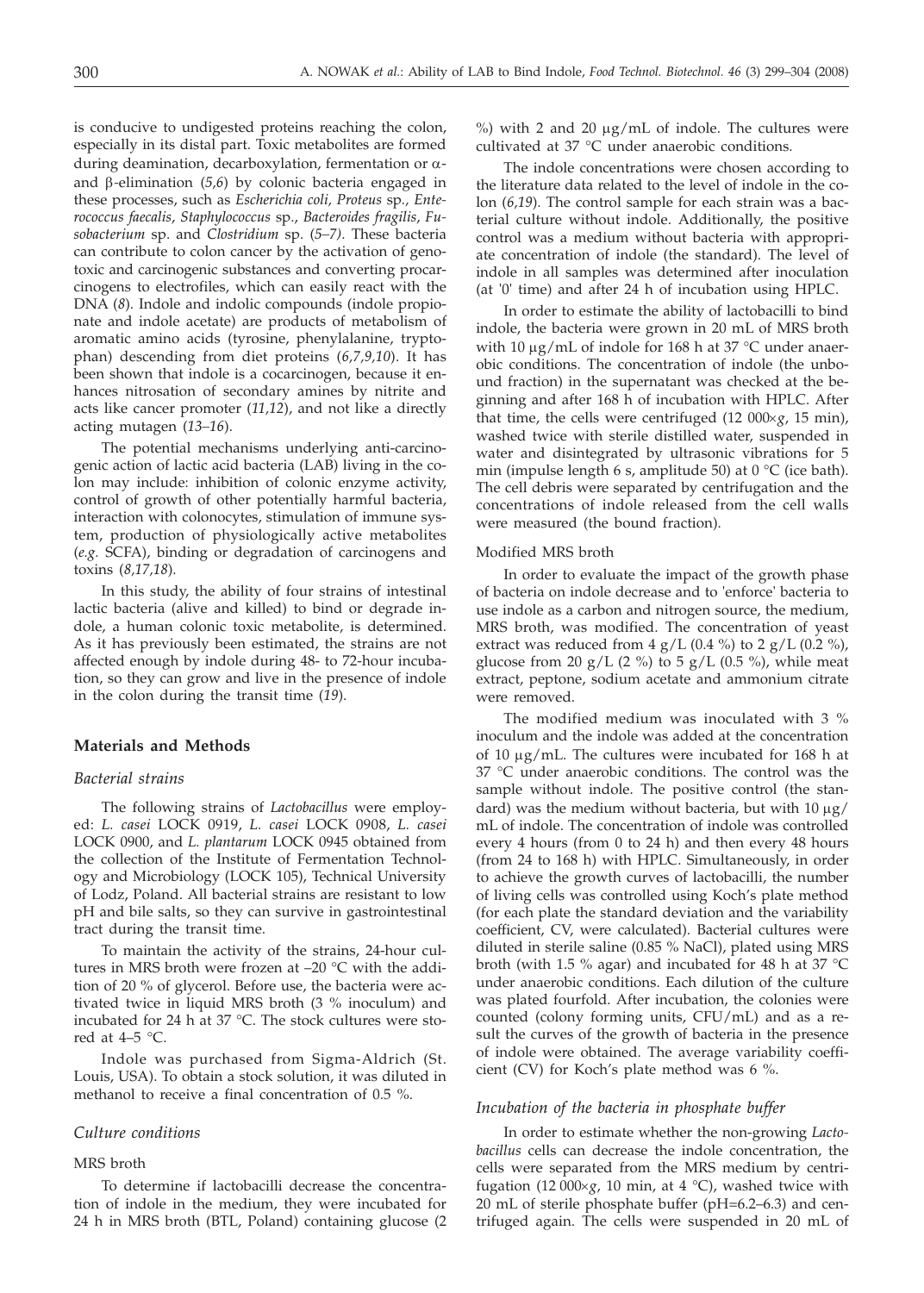the buffer with 2 and 20  $\mu$ g/mL of indole and incubated for 168 h at 37 °C under anaerobic conditions. A control sample was a cell suspension without the compound. A positive control (the standard) was  $2$  and  $20 \mu g/mL$  of indole in phosphate buffer. The concentration of indole in all samples was determined at the beginning (at '0' time) and after 168 h of incubation with HPLC.

# *High performance liquid chromatography*

The indole concentrations in all samples were quantified using HPLC apparatus (Thermo Separation Products, USA), equipped with UV 6000 LP Photodiode Array Detector. Chromatographic separations were performed on ACE-5 C18 column (4.6 mm $\times$ 15 cm) with a precolumn. The mobile phase contained water and acetonitrile (50:50, by volume) and the flow rate was 0.5 mL/min. The absorbance was measured at 220 nm at room temperature.

#### *The comet assay*

The alkaline (pH<13) single cell gel-electrophoresis (comet assay) allows to detect single and double strand breaks in the DNA molecule as well as alkali labile sites. Cells with damaged DNA display an increased migration of DNA towards the anode and the tail intensity of the comet is positively correlated with the amount of DNA damage in a cell.

Human promyelocytic leukaemia cell line (HL-60) was used as target cells. The cells were cultivated in RPMI 1640 medium (Sigma-Aldrich) with the addition of 10 % FBS (foetal bovine serum), 1 % of L-glutamine, 100 IU/mL of penicillin and 100 mg/mL of streptomycin. The cells were incubated in a 5 %  $CO<sub>2</sub>$  atmosphere at 37 °C. The final concentration of the cell in each sample was adjusted to  $10^5$  cells/mL. Cells were incubated with 10  $\mu$ g/mL of indole for 1 h at 37 °C. The positive control was a sample without lactobacilli. After the incubation, the cells were centrifuged (1680 $\times$ *g*, 15 min, 4 °C) and the comet assay was performed under alkaline conditions according to the procedure of Singh *et al*. (*20*) with some modifications. The cells were suspended in 0.75 % LMP agarose and layered onto slides precoated with 0.5 % agarose and lysed for 1 h at 4  $\degree$ C in a buffer consisting of 2.5 M NaCl, 1 % Triton X-100, 100 mM EDTA and 10 mM Tris. After lysis, the slides were placed in an electrophoresis unit and DNA was allowed to unwind for 20 min in an electrophoretic solution containing 300 mM NaOH and 1 mM EDTA. Electrophoresis was conducted at 4 °C for 20 min at electric field strength of  $0.73$  V/cm (30 mA). Then, the slides were neutralized with 0.4 mol/L Tris and stained with  $1 \mu$ g/ mL DAPI (4',6-diamidino-2-phenylindole) and covered with cover slips. The objects were observed at  $200 \times$  magnification in a fluorescence microscope (Nikon, Japan) attached to a video camera and connected to a personal computer-based image analysis system Lucia-Comet v. 4.51 (Laboratory Imaging, Prague, the Czech Republic). Fifty images were selected from each sample and the percentage of the DNA in the tail of the comet was measured. Two parallel tests with aliquots of the same sample were performed for a total of 100 cells and the mean of percentage of DNA in the tail was calculated. The results were estimated as percentage of DNA in the tail of the comet and they were shown as a difference between the sample and the control. Differences were calculated by one-way analysis of variance (ANOVA).

## **Results**

# *The decrease of indole concentration by Lactobacillus strains*

The aim of the research was to check if intestinal lactic bacteria can decrease the concentration of indole after 24 h of incubation in MRS broth. Additionally, the impact of growth phase of bacteria on their ability to use indole as a carbon and nitrogen source was estimated. For that reason lactobacilli were cultivated for 168 h in modified MRS broth with reduced sources of these elements and with the indole concentration of  $10 \mu g/mL$ .

It was found that after 24 h of cultivation of lactobacilli in MRS broth with 2 and 20  $\mu$ g/mL of indole, the concentration of the compound markedly decreased, but the level depended on the strain and the concentration of indole in the medium. With  $2 \mu g/mL$  of indole, the decrease was 50 % for *L. casei* 0919 strain, and 70–75 % for the rest of the tested strains. With 20  $\mu$ g/mL of indole, the decrease was 33.5 % for *L. casei* 0919 strain and 50 % for the rest of the tested strains (Table 1). Generally, the higher the concentration of the compound in the medium, the higher the reduction of its level. All the strains slightly adsorbed indole to the cell wall after prolonged cultivation in MRS broth (after sonication). The bound quantity of the compound was from 0.25 to 1.82  $\mu$ g/mL (2.5–18.2 %), depending on the strain (Table 2).

Lactobacilli were able to decrease indole concentration very effectively, but the ability depended also on the growth phase of the bacteria (Fig. 1). In the medium with reduced concentration of carbon and nitrogen, the first decrease in indole level was observed after 12 h of

Table 1. Indole concentration after 24 h of cultivation of *Lactobacillus* strains in MRS broth

| $\gamma$ (indole,<br>in medium)/ | Lactobacillus strain                               |      |      |      |  |  |
|----------------------------------|----------------------------------------------------|------|------|------|--|--|
|                                  | 0900                                               | 0908 | 0919 | 0945 |  |  |
| $(\mu g/mL)$                     | $\gamma$ (indole, after cultivation)/( $\mu$ g/mL) |      |      |      |  |  |
| $2+0.03$                         | 0.5                                                | 0.6  | 1.0  | 0.6  |  |  |
| $20+0.10$                        | 9.5                                                | 11.0 | 13.3 | 9.8  |  |  |

\*Results from three replicates

Table 2. Ability of LAB to bind/adsorb indole after 168 h of cultivation in MRS broth (the initial concentration 10  $\mu$ g/mL)

| Strain | $\gamma$ (indole)/( $\mu$ g/mL) |            |  |  |
|--------|---------------------------------|------------|--|--|
|        | In medium $(SD\pm0.10)$         | In biomass |  |  |
| 0900   | 0.10                            | 1.61       |  |  |
| 0908   | 0.15                            | 1.82       |  |  |
| 0919   | 0.08                            | 1.11       |  |  |
| 0945   | 0.02                            | 0.25       |  |  |

\*Results from three replicates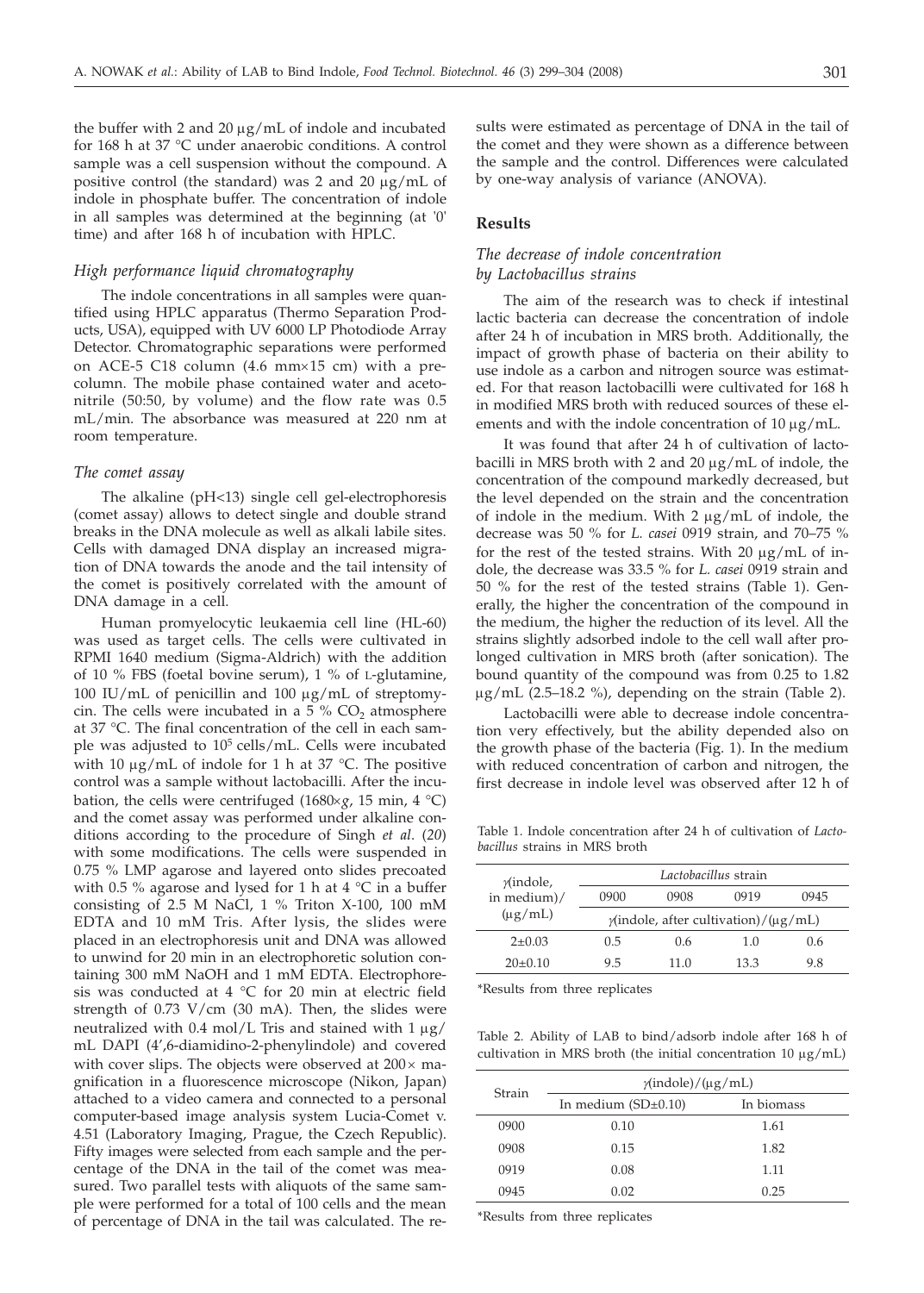

**Fig. 1.** Decrease of indole concentration during 168 h of cultivation of lactobacilli with 10 µg/mL of indole in a modified MRS broth: a) *L. casei* 0900, b) *L. casei* 0908, c) *L. casei* 0919, d) *L. plantarum* 0945  $\circ$  indole concentration (µg/mL),  $\bullet$  CFU/mL (control),  $\triangle$  CFU/mL (10 µg/mL of indole); error bars denote SD (results from three replicates)

incubation, *i.e.* at the beginning of the stationary phase of growth, and it was about 10–14 % (Figs. 1a–d). After another 12 h, which is the end of stationary phase, the concentration of indole decreased for 16 % for *L. casei* 0900 and 0919 strains (Figs. 1a and 1c). For *L. casei* 0908 and 0919 there was no change in indole concentration (Figs. 1b and 1c). Significant decrease in indole concentration was observed for all the strains, and up to 168 h it was from 43–67 %. *L. plantarum* 0945 showed the greatest ability to decrease the concentration of indole during incubation in a modified MRS broth (Fig. 1d). It could be affected *via* the degradation of the compound.

# *Decrease in indole concentration by non-growing cells of lactobacilli*

The ability to decrease the indole content by non- -growing bacterial cells  $(10^{10} CFU/mL)$  during 168 h of incubation was less effective than after incubation in ei-

ther MRS or a modified MRS broth. With indole concentration of  $2 \mu g/mL$  in phosphate buffer the decrease of 0.4 mg/mL (20 %) for *L. casei* 0908 strain and of 0.8 mg/ mL (40 %) for *L. plantarum* 0945 strain was observed, while in the presence of  $20 \mu g/mL$  of the compound, the average decrease was  $5.5 \mu g/mL$  (27.5 %) (Table 3).

Table 3. Indole concentration after 168 h of incubation of *Lactobacillus* strains in phosphate buffer

|                                               | Lactobacillus strain                              |      |      |      |  |
|-----------------------------------------------|---------------------------------------------------|------|------|------|--|
| $\gamma$ (indole, in buffer)/<br>$(\mu g/mL)$ | 0900                                              | 0908 | 0919 | 0945 |  |
|                                               | $\gamma$ (indole, after incubation)/( $\mu$ g/mL) |      |      |      |  |
| $2+0.01$                                      | 1.2                                               | 1.6  | 1.5  | 1.2  |  |
| $20+0.20$                                     | 14.4                                              | 14.6 | 14.4 | 12.7 |  |

\*Results from three replicates



**Fig. 2.** The effect of lactobacilli on indole genotoxicity in comet assay (inhibition of genotoxicity): a) after 24 h of cultivation in MRS broth, b) after 168 h of incubation in phosphate buffer. The results displayed are the difference between the samples and their controls. The inhibition is given in percentage, in relation to the positive control (indole) taken as 100 %; \*p≤0.05, significantly different from the corresponding values of the controls (results from three replicates)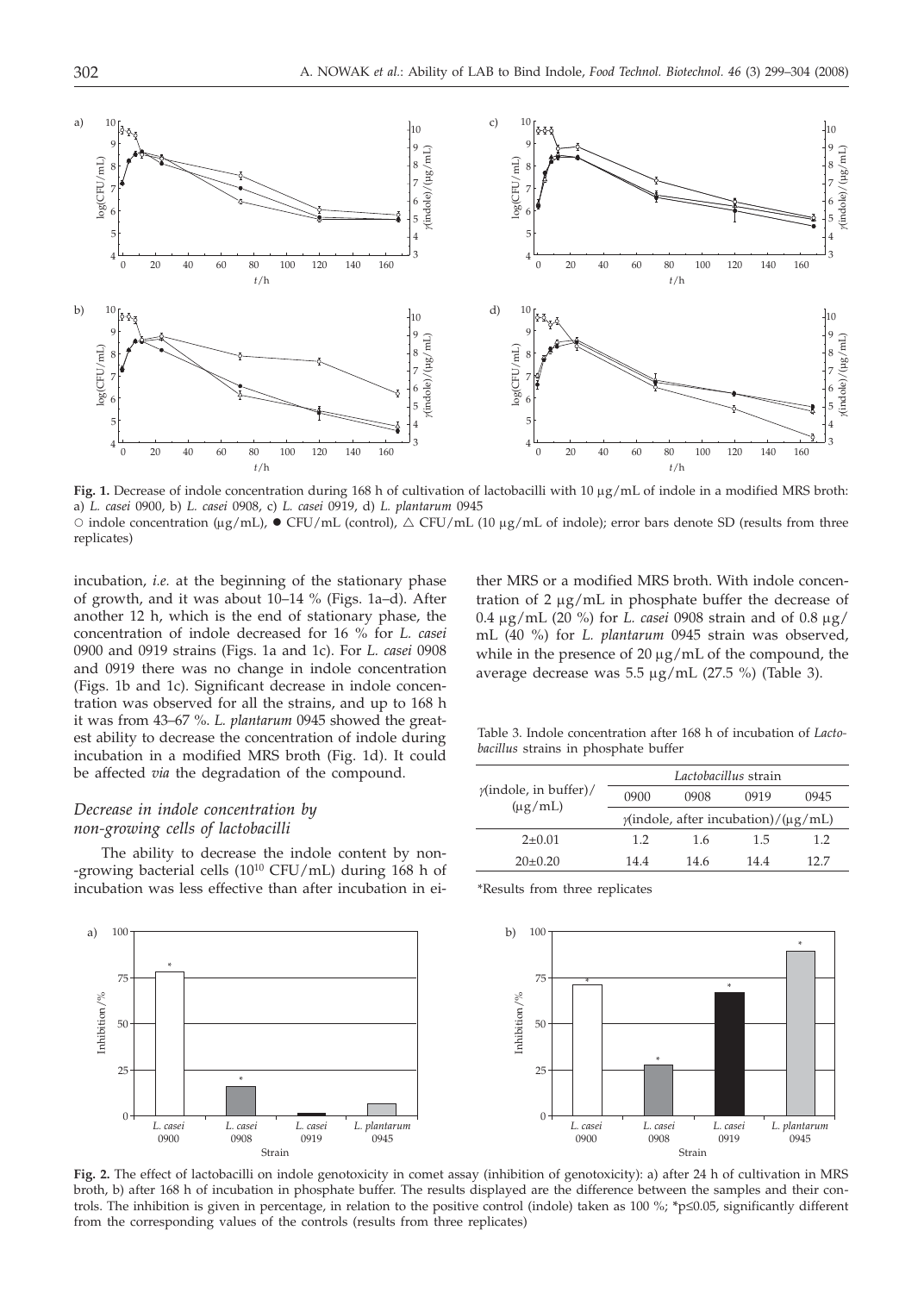#### *The comet assay*

In the comet assay, it was shown that lactobacilli reduced the genotoxicity of indole. The degree of detoxification depended on the strain, time of incubation and the medium used. *L. casei* 0900 showed the highest reduction of genotoxicity of indole either after incubation in MRS broth or in phosphate buffer (at about 77 %) (Fig. 2). *L. plantarum* 0945 reduced the genotoxicity of indole for 96 % (after incubation in phosphate buffer), and for 7 % (after cultivation in MRS broth). The genotoxic effect of indole was not reduced in the case of *L. casei* 0919 (after cultivation in MRS broth), but it was reduced for 72 % after incubation in phosphate buffer (Figs. 3a and 3b).



**Fig. 3.** Comet tail lengths of DAPI stained HL-60 cells incubated for 1 h at 37 °C with 10  $\mu$ g/mL of indole (a), and cells after incubation of *L. plantarum* 0945 with 10  $\mu$ g/mL of indole (b)

# **Discussion**

The aim of this study was to evaluate if intestinal lactobacilli (alive and killed) are able to bind or metabolise indole and to estimate the rate of detoxification of the compound. In this research, two culture media (MRS broth and its modified version), suspension in phosphate buffer and *in vitro* binding test after prolonged cultivation in MRS broth were applied. Lactobacilli appeared to reveal the possibility to metabolise and bind indole. All strains of lactobacilli showed slight binding capacity. Decrease in indole concentration appeared to be diverse and depended on the strain, the growth phase, physiological state of the bacteria, the medium used and the concentration of indole tested.

Comparing the growth phases of lactic bacteria in a modified MRS broth, slight decrease of indole concentration appeared at the beginning, during and at the end of the stationary phase of growth (up to 24 h), and greater decrease during the death phase. The longer the time of incubation of bacteria with the compound, the lower the concentration of indole in the culture medium. This could indicate that the cell walls of dead bacteria better adsorb indole. But the possibility of metabolising indole can not be excluded. During cultivation of lactobacilli in the modified MRS, some enzymes metabolising indole could be released from the cells. After prolonged cultivation of bacteria in MRS broth, dead cells showed lower metabolising capability than the alive cells. All the strains seem to degrade and bind indole.

On the other hand, after incubation of bacteria with indole in phosphate buffer (168 h), the decrease in indole concentration was less efficient than during cultivation in modified MRS broth. The phenomenon could be correlated with the pH of the environment. The pH range

in phosphate buffer (6.2–6.3) does not change, which is contrary to the growth of bacteria in MRS and modified MRS broth, where microorganisms make the medium more acidic. The correlation between the binding capacity and pH was displayed by Bolognani *et al*. (*21*). Heterocyclic aromatic amines (PhIP, IQ, MelQ, MelQx, Trp-P-1) were bound most effectively by cell walls of *Lactobacillus acidophilus* and *Bifidobacterium longum* at pH=5 (up to 80 %), while under more (pH=3) and less (pH=7–8) acidic conditions the capacity was not so efficient (from 30 to 50 %) and it depended on the mutagen and the strain (*21*).

The ability of lactic acid bacteria to bind or metabolise different colon carcinogens descending from human diet is still a challenge for scientists. It has been estimated that 30–40 % of all cancers could be prevented by lifestyle and appropriate diet. Although *Lactobacillus* species are only a small part of intestinal microbiota (about 2 %), their anticancer and antigenotoxic action against human colon carcinogens has been proved either *in vitro* or *in vivo* experiments (*22–28*). For example, *Lactobacillus casei* Shirota inhibits DNA damage in rat colon after exposition to MNNG (*N*-methyl-*N*-nitro-*N*-nitrosoguanidine) and genotoxicity induced by DMH (dimethylhydrazine) (*29*). *Lactobacillus delbrueckii* ssp. *bulgaricus* inhibits progression and promotion of colon adenocarcinoma in mice after exposition to DMH (*30*).

Binding and metabolising capacity of indole by lactobacilli is a very important property. Physiological level of indole in colonic contents of healthy humans is low. Significant differences in the amount of the compound are observed in the proximal and distal colon. Apparent rate of production of indole in proximal colon *in vitro* is 0.06  $\mu$ mol/(h·g) of gut contents (20). Significantly higher concentration of it is present in distal colon. *In vitro* incubation of colonic material showed that indole was formed slowly  $(0.06 \mu \text{mol}/(\text{g}\cdot \text{h}))$ . The same authors measured the amount of indole formed in the test tubes by intestinal bacteria at different sample dilutions, and for indole it was up to 0.06 mmol/L  $(\approx 7 \mu g)$ mL) (*20*). Physiological colonic transit time in healthy adults lasts 55–72 h and in the colon it lasts the longest (*31*). After absorption of the mutagen by cell walls of the bacteria, it could be excreted with faeces and the colon epithelial cells could no longer be exposed to it. It has been stated that some lactobacilli can lower genotoxicity of indole.

The degree of detoxification of indole in the comet assay is various. The degree does not depend on the decrease of indole concentration in the medium. Divergent results might be of different origin. Indole bound to the cell walls of lactobacilli is still genotoxic. Furthermore, possible metabolites of indole could also be genotoxic and each strain could degrade it in a different way. Both these phenomena could occur simultaneously. There is a great need to estimate the metabolites of indole, but this is a subject for further research.

# **Conclusions**

Probiotics could be a protective element in the colon cancer prevention. The results indicate that probiotic bacteria can significantly decrease indole concentration *via* metabolism or absorption. It is necessary to take the